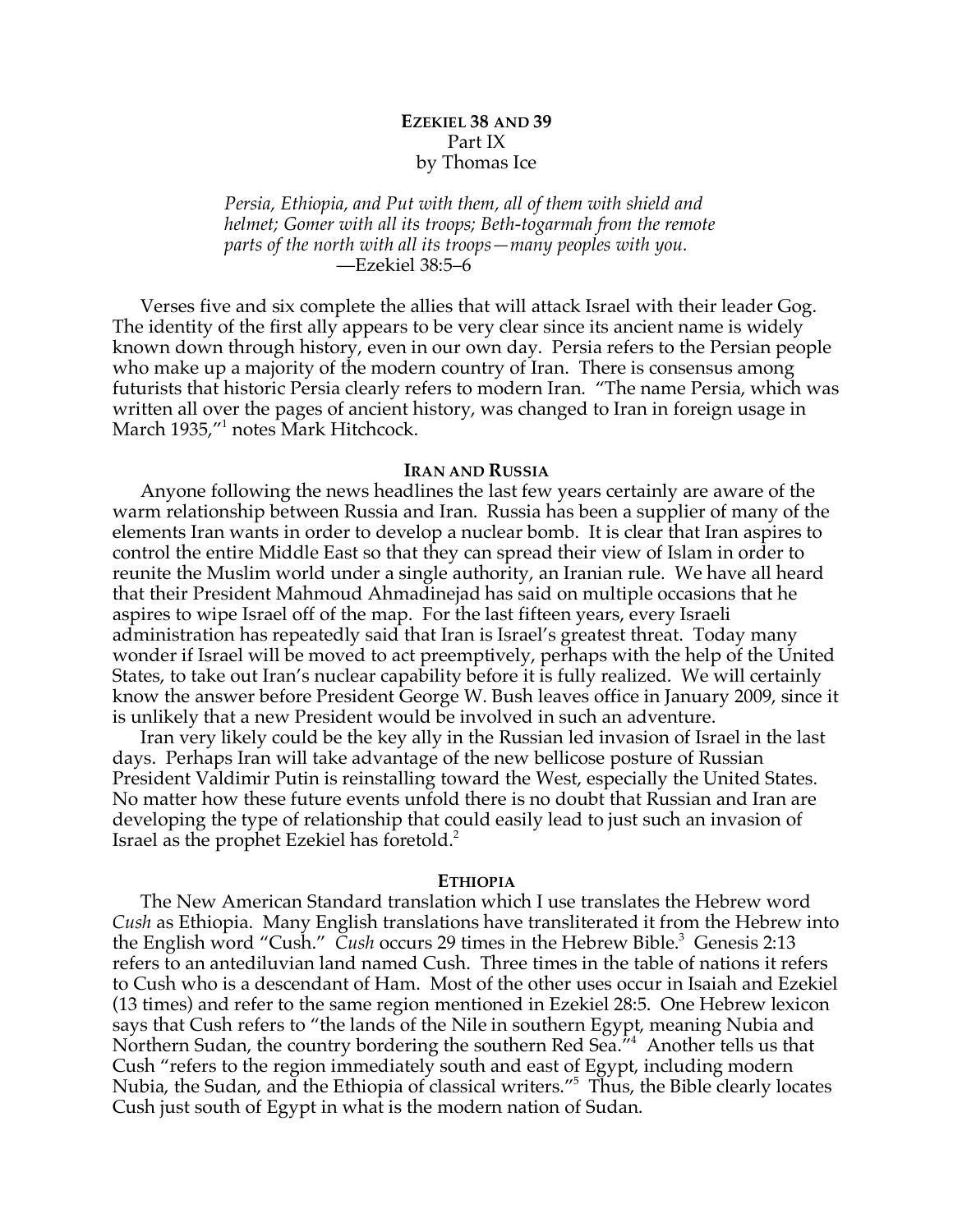Today Sudan is one of the most militant Islamic nations in the world. Hitchcock notes, "that the modern nation of Sudan is one of only three Muslim nation in the world with a militant Islamic government."<sup>6</sup> I was surprised to also learn that "Sudan is the largest nation in territory on the African continent and has a population of 26 million." It is interesting to realize that Iran and Sudan have become the closest of allies during the last twenty years. They have entered into trade agreements, militaries alliances, and Iran also operates terrorist training bases in Sudan.<sup>7</sup> Sudan also is the place that protected Ōsama bin Laden from 1991 to 1996 until he went to Afghanistan.<sup>8</sup> Based upon current alignment of nations that we see today it is not at all surprising to think that Sudan will be a Southern ally that descends upon the land of Israel in the last days with Russia, Iran and others.

## **PUT**

Put is another transliteration from the Hebrew and occurs only seven times in the Old Testament.<sup>9</sup> Twice it is used in a genealogy that says that Put is a descendant of Ham (Gen. 10:6; 1 Chron. 1:8). The other five times it is used in the Prophets to refer to Put as a nation, usually in a military context as we have in Ezekiel 38. A Hebrew lexicon says, "probably not the same as Put but Libya."10 "From the ancient *Babylon Chronicle* it appears that Putu was the 'distant' land to the west of Egypt, which would be modern day Libya."<sup>11</sup> "In the invasion," notes Randall Price, "these countries will be joined by other nations (38:5) that represent the other three directions of the compass: Persia (modern Iran) from the east, Cush (northern Sudan) from the south, and Put (modern Libya) from the west."12

Just like Iran and Sudan, Libya is a radical Islamic nation headed by strong man Colonel Mu'ammar al-Gadhafi. Like Iran, Gadhafi has tried to develop nuclear weapons in the past, but claims to have given up all attempts to produce them. "Ever since the rise of Colonel Mu'ammar al-Gadhafi to power in 1969," notes Hitchcock. "The nation of Libya has been a constant source of trouble and terrorism for both the West and Israel. Libya would certainly jump at the chance to join forces with the Sudan, Iran, Turkey, and the former Muslim republics of the Soviet Union to crush the Jewish state."13

## **DRESSED TO KILL**

Verse five ends with the statement: "all of them with shield and helmet." We saw in verse four that the Hebrew word for "shield" (*sinna*) refers to a "large shield covering the whole body."14 In verse four it said, "a great company with buckler and shield," however, in verse five it says, "with shield and helmet." The Hebrew word for helmet is (koba') and refers to a "helmet," usually made of bronze.<sup>15</sup> All six uses<sup>16</sup> of this word in the Hebrew Old Testament refer to a metal helmet worn by a solider for military conflict. Thus, this passage emphasizes the fact that "all" of the invaders are well outfitted in military attire for their invasion into the land of Israel. Price says that this passage paints a picture where, "Israel will be defenseless and 'surrounded' on all sides by its enemies."<sup>17</sup>

### **GOMER**

The transliterated name Gomer occurs five times in the Hebrew Old Testament,<sup>18</sup> not counting those that refer to the wayward wife of Hosea. Every use except the one in Ezekiel occurs in a genealogy (Gen. 10:2, 3; 1 Chron. 1:5, 6). Gomer is said to be a son of Japheth in the table of nations (Gen. 10:2; 1 Chron. 1:5). The issue is where do the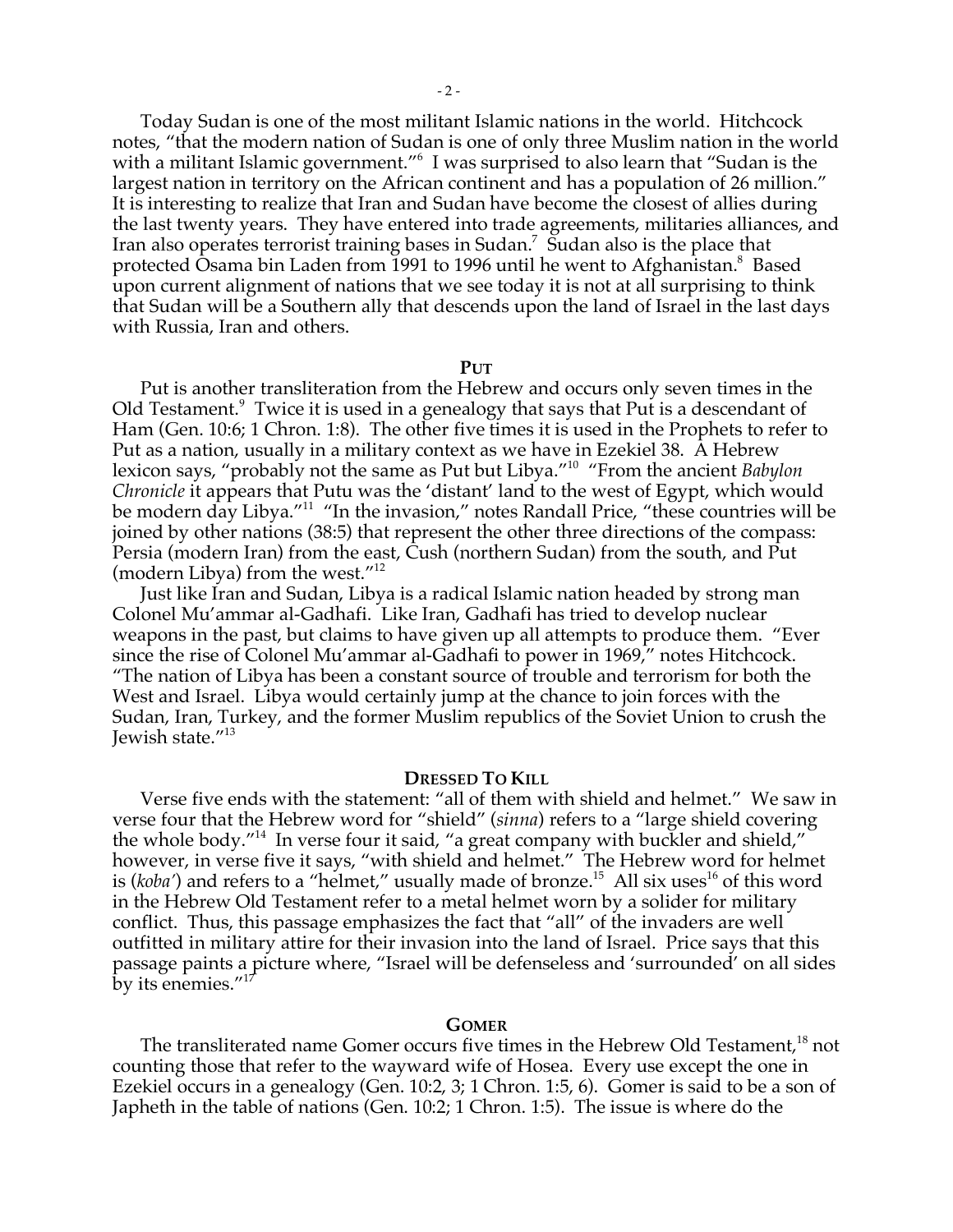modern day descendants of Gomer now reside? "His descendants are usually identified as the Cimmerians who moved onto the stage of history from the area north of the Black Sea in the eighth century B.C."19 Jon Ruthven has a map in which he places Gomer and his descendants as having settled in the area north of the Black and Caspian Seas. $^{20}$  However, the descendants of Gomer were pushed out of that area and into  $^{\prime\prime}$ the area of Cappadocia, which today is in central and north-central Turkey. Josephus identified the people of Galatia with Gomer. He says that the people the Greeks called the Galatians were the Gomerites."21 Today these "Gomerites" live in the west-central part of Turkey. Therefore, the descendants of Gomer along with some other peoples we have yet to consider indicate that modern Turkey will be part of those who invade the land of Israel.

The passage says, "Gomer with all its troops." It is already clear from prior statements in this prophecy that many nations will be coming down on Israel and the descendants of Gomer will be with them. Maranatha!

**(To Be Continued . . .)**

-

## **ENDNOTES**

<sup>17</sup> Price, "Ezekiel," p. 191.

<sup>20</sup> Jon Mark Ruthven, *The Prophecy That Is Shaping History: New Research on Ezekiel's Vision of the End* (Fairfax, VA: Xulon Press, 2003), p. 81.

<sup>1</sup> Mark Hitchcock, *After The Empire: Bible Prophecy in Light of the Fall of the Soviet Union* (Wheaton, IL: Tyndale House Publishers, 1994), p. 72.

<sup>&</sup>lt;sup>2</sup> For a couple of more recent books that focus on the current events of the Gog and Magog invasion see Mark Hitchcock, *Iran The Coming Crisis: Radical Islam, Oil, And The Nuclear Threat* (Sisters, OR: Multnomah, 2006), and Joel C. Rosenberg, *Epicenter: Why The Current Rumblings in The Middle East Will Change Your Future* (Carol Stream, IL: Tyndale House Publishers, 2006).

<sup>3</sup> Based upon a search conducted by the computer program *Accordance*, version 7.3.

<sup>4</sup> Ludwig Koehler and Walter Baumgartner, *The Hebrew and Aramaic Lexicon of the Old Testament,* electronic version (Leiden, The Netherlands: Koninklijke Brill, 2000).

<sup>5</sup> R. Laird Harris, Gleason L. Archer, Jr., and Bruce K. Waltke, editors, *Theological Wordbook of the Old Testament*, 2 vols. (Chicago: Moody Press, 1980), vol. 1, p. 435.

<sup>6</sup> Hitchcock, *After The Empire,* p. 79. At least that was the case in 1994.

<sup>7</sup> Hitchcock, *After The Empire,* pp. 79–83.

<sup>8</sup> Hitchcock, *Iran The Coming Crisis*, p. 185.

<sup>9</sup> Based upon a search conducted by the computer program *Accordance*, version 7.3.

<sup>10</sup> Koehler and Baumgartner, *Hebrew Lexicon,* electronic version.

<sup>11</sup> Hitchcock, *Iran The Coming Crisis*, p. 185.

<sup>12</sup> Randall Price, "Ezekiel," in Tim LaHaye & Ed Hindson, editors, *The Popular Bible Prophecy Commentary: Understanding the Meaning of Every Prophetic Passage* (Eugene, OR: Harvest House Publishers, 2006), p. 191.

<sup>&</sup>lt;sup>13</sup> Hitchcock, *After The Empire*, pp. 85–86.<br><sup>14</sup> Francis Brown, S. R. Driver, and C. A. Briggs, Hebrew and English Lexicon of the Old Testament (London: Oxford, 1907), electronic edition.

<sup>15</sup> Brown, Driver, and Briggs, *Hebrew Lexicon*, electronic edition.

<sup>16</sup> Based upon a search conducted by the computer program *Accordance*, version 7.3.

<sup>18</sup> Based upon a search conducted by the computer program *Accordance*, version 7.3.

<sup>19</sup> Harris, Archer, and Waltke, *Theological Wordbook*, vol. 1, p. 168.